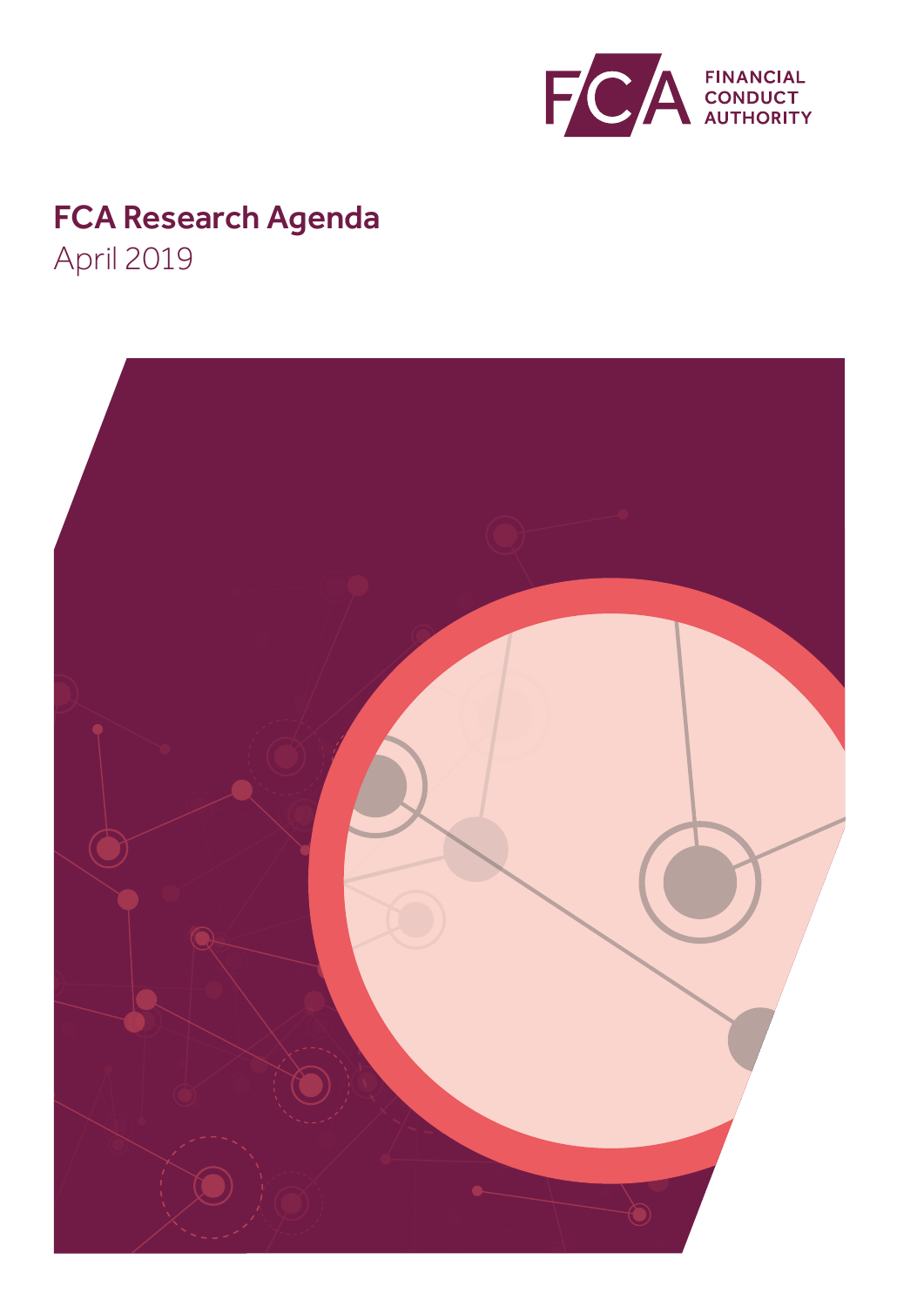

|    | Introduction                                              |   |
|----|-----------------------------------------------------------|---|
|    | Household finance and consumer behaviour                  |   |
|    | Securities market microstructure, integrity and stability |   |
|    | Competition, innovation, firm behaviour and culture       | 6 |
| 5. | Technology, big data and artificial intelligence (AI)     |   |
| 6  | Regulatory efficiency and effectiveness                   | 8 |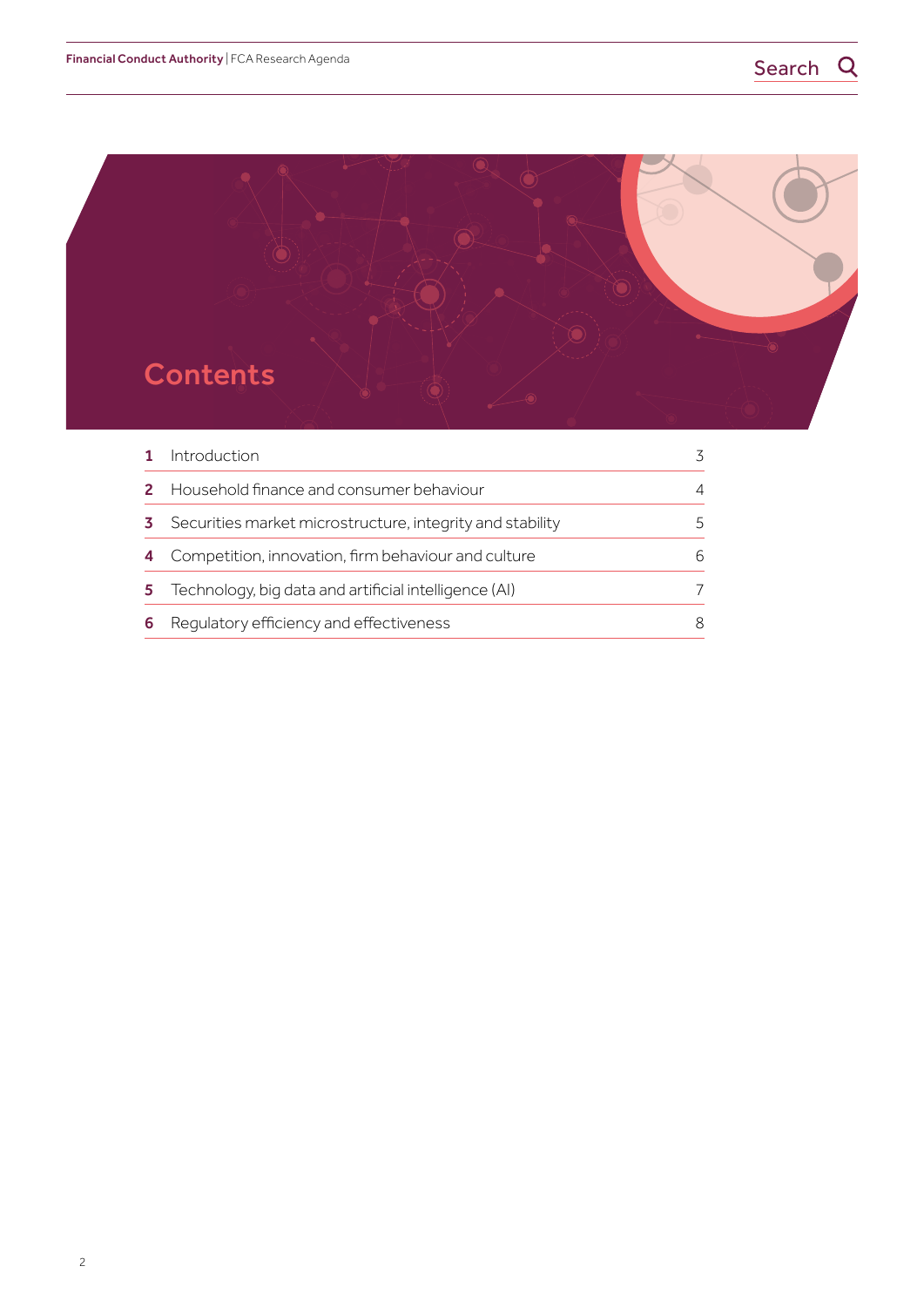## <span id="page-2-0"></span>1 Introduction

Research plays an important role at the FCA. It helps us to advance our [mission](https://www.fca.org.uk/publication/corporate/our-mission-2017.pdf) by developing evidence-based policy, prioritising effectively and staying ahead of trends and developments. This document explains the broad areas of research most relevant to our mission – our core research themes. We highlight some topics of current interest and ask some questions within each theme. Our own in-house research projects are focusing on some of these issues, using our unique regulatory data and a range of tools and techniques. The markets we regulate are evolving rapidly, as are the tools available to support our policy development. Our full research agenda is ambitious and complex, reflecting our commitment to be a forward-looking regulator. We welcome external contributions and hope to expand our network of collaborators and continue to engage and partner with some of the best minds from a range of disciplines.

### The importance of research to the FCA mission

Our mission is to ensure markets work well. This means protecting consumers, promoting effective competition in their interest, and enhancing the integrity and resilience of the financial system. Financial markets play a vital role in almost all aspects of our lives. Where we identify potential for significant harm—whether directly to consumers or via risks to the integrity and resilience of the system as a whole—we take steps to design effective policy and evaluate its impact.

This work is underpinned by rigorous research. We combine economics, statistics, behavioural science, and market data and intelligence together with newer techniques in machine learning and artificial intelligence to understand how markets work, and how we can make them work better. Effective research reveals the drivers of behaviour by firms and consumers, and provides insights into the strengths and weaknesses of regulatory tools in different circumstances. This understanding enables us to develop policy to improve market functioning and outcomes, and to improve our own operational capability and efficiency.

### Getting involved

We invite academics to engage with our mission and collaborate where there is an opportunity to create a shared understanding of relevant issues. We will be organising research conferences and seminars on some of the themes discussed here, as well as partnering with academics on relevant scientific projects. Please check our [research](https://www.fca.org.uk/publications/corporate-documents/fca-research-agenda)  [agenda page](https://www.fca.org.uk/publications/corporate-documents/fca-research-agenda) for latest information and how to get in touch.

## Core research themes and priority areas

Our research interests fall across five broad and complementary themes:

- household finance and consumer behaviour
- securities markets: microstructure, integrity and stability
- competition, innovation, and firm behaviour and culture
- technology, big data, and artificial intelligence
- regulatory efficiency and effectiveness

Each of these themes are important. We will prioritise feasible projects that are likely to do the most to advance the FCA's Mission. We will often investigate the same regulatory issue from different angles. In the remainder of this document, we give a brief overview of each theme and discuss examples of our current priority topics.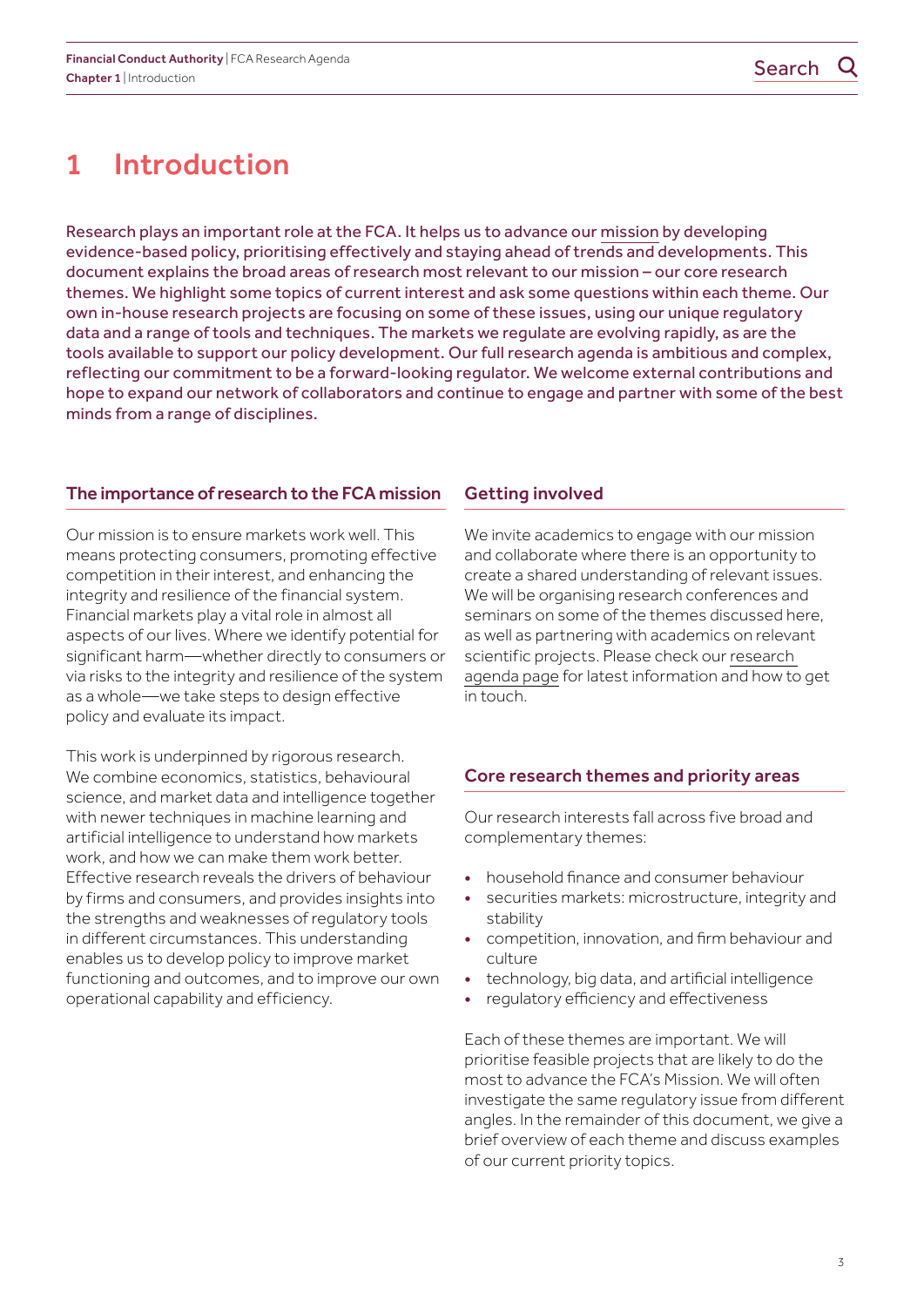## <span id="page-3-0"></span>2 Household finance and consumer behaviour

To protect consumers, we need a comprehensive understanding of individuals' and households' financial circumstances and decisions, as well as how firms respond to them. We use the [life-cycle model](https://www.aeaweb.org/articles?id=10.1257/jep.15.3.3) as an overarching framework for considering the issues consumers face in making financial decisions throughout life.

#### Issues facing different generations

Big lifetime decisions, such as higher education, buying a house and saving for retirement, are some of the most difficult financial decisions people face, and they have a significant impact on long term wellbeing. Economic and public policy changes, as well as changes in consumer behaviour, mean that outcomes across generations can differ significantly. We welcome research that strengthens our understanding of how people make these decisions, their outcomes and potential policy responses. Key issues we want to understand include the impact of student debt on later-life outcomes, and how intergenerational wealth transfers and demand-side policy measures affect housing markets. On pension saving, we want to further our knowledge of the retirement savings gap across groups.

#### Consumer indebtedness

Our [2017 Financial Lives survey](https://www.fca.org.uk/publication/research/financial-lives-consumers-across-uk.pdf) found that UK adults with unsecured debts owe an average of £9,570. 15% have recently missed (or are struggling to make) domestic bill and credit repayments. UK household debt is two times GDP, compared to one in the US and half in Italy. Yet many of those in debt do not find it problematic and being able to borrow helps them transfer resources across life, as the life-cycle framework highlights. To make effective policy in this area we must understand how debts evolve over time, how people decide to borrow, who ends up in problem debt and why, and the broader consequences of debt.

#### Income volatility

The rise of flexible working may mean that a greater proportion of consumers have volatile incomes. This could affect how they use financial services, and require firms to adapt the way they supply products. We are interested in understanding the drivers and prevalence of income volatility, and how financial services are meeting the needs of affected consumers.

### Decision making

Individuals are increasingly required to take greater responsibility for their financial wellbeing, as illustrated by the gradual shift from Defined Benefit (DB) to Defined Contribution (DC) pension schemes. However, many people struggle to engage effectively with financial services. Our Financial Lives Survey found that just 52% of UK adults with a DC pension had read their annual statements, and 20% of those who had read them did not understand them. We are keen to shed more light on how consumers make decisions, the factors they choose to focus on and why, and why they may not pay enough attention to their finances and take action to improve them. We are also interested in how firms respond when consumers depart from rational consumer behaviour – the field of behavioural industrial organisation.

#### Protecting vulnerable consumers

Vulnerable consumers may face difficulties getting access to financial services, which undermines their ability to take responsibility for their own financial security. We define a vulnerable consumer as someone who, due to their personal circumstances, is especially susceptible to detriment, particularly when a firm is not acting with appropriate levels of care. We want to deepen our knowledge of the causes of vulnerability, the extent to which it creates poor outcomes, and how effective potential interventions can be.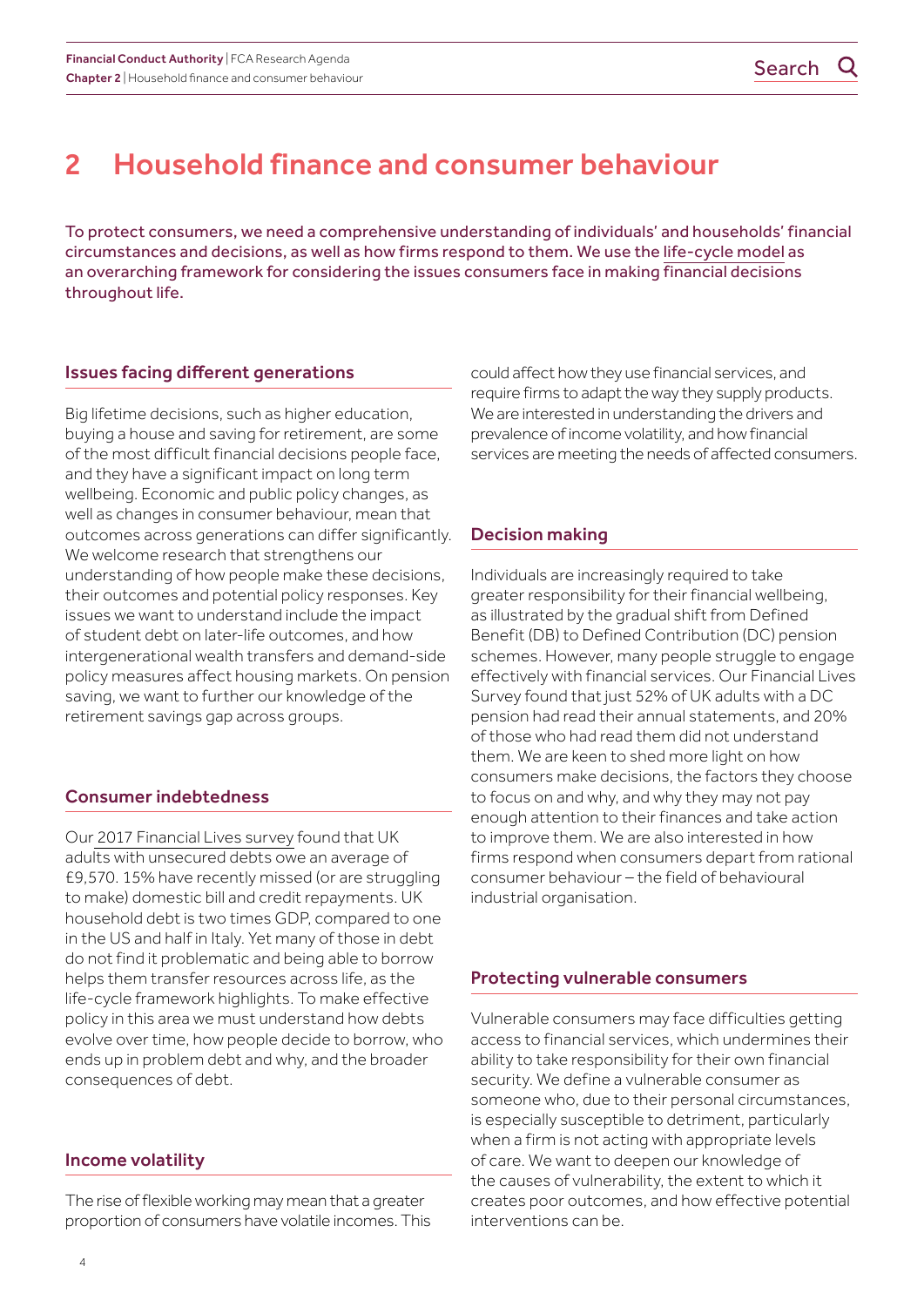## <span id="page-4-0"></span>3 Securities market microstructure, integrity and stability

Securities markets are essential to the functioning of the real economy, providing opportunities to invest, access capital, and hedge risks. This means they can have a considerable impact on economic growth. Properly functioning securities markets are also crucial for financial stability. Our research interests here are in 3 main areas.

### Market Microstructure

How markets are designed and organised (their microstructure) can have significant implications for their liquidity and the quality of price discovery (how a market price is determined). We can strongly influence the microstructure of markets by setting the rules that govern the way they work.

Modern financial markets are complex and always evolving. So we need to identify market designs that deliver good outcomes as technological advances and other developments are introduced and bed down. It is also important that we consider the specific characteristics of individual markets. Rules which work well in one market at one point in time may not work at a different point in time or in a different market.

We particularly want to understand how well the current rules work across markets. For instance, are price-time priority rules appropriate for markets that are automated and fast, where microseconds matter? Do dark pools and high frequency traders improve overall liquidity? What is the impact of growth in Exchange-Traded Funds? What has been the impact of MiFID II's sweeping reforms to many European financial markets? Are there areas where changing the existing rules further would be beneficial? For instance, how will structural change in the asset management sector, including the rise of Exchange-Traded Funds (ETFs), influence the nature of trading and market outcomes? Could there be investor protection risks or implications for market efficiency?

### Market integrity

Fraud, financial crime and market abuse affect both firms' financing costs and investors' trust, and so erode market participation. Scientific research can

help to measure the extent of market abuse or fraud, propose new detection methods and explore how to prevent it.

Market integrity involves more than ensuring that markets are free from crime and abuse, which is itself no small agenda. Conflicts of interest are an inherent feature in financial markets, for example between shareholders and managers, issuers and intermediaries, or investors and asset managers. We want to understand the severity of agency problems and whether regulatory interventions can improve outcomes. Examples of areas we are particularly interested in include research to understand potential agency problems in the capital raising process, and conflicts of interest in the asset management sector. We are also interested in research to empirically test the value that clean, orderly markets create.

### Ensuring financial stability

Following the financial crisis of 2008, a large part of the financial system is now intermediated by *non-banks.* Understanding the implications of this recent change for the soundness, resilience and stability of the financial system is one of our priority research interests. We want to assess how nonbank actors influence the flows of financial assets to and from the real economy. We also want to understand whether the current structure of the market allows the financial system to withstand shocks, either by absorbing them or by quickly adapting. Could the behaviour of different agents in the growing ETF markets result in market-wide dislocations?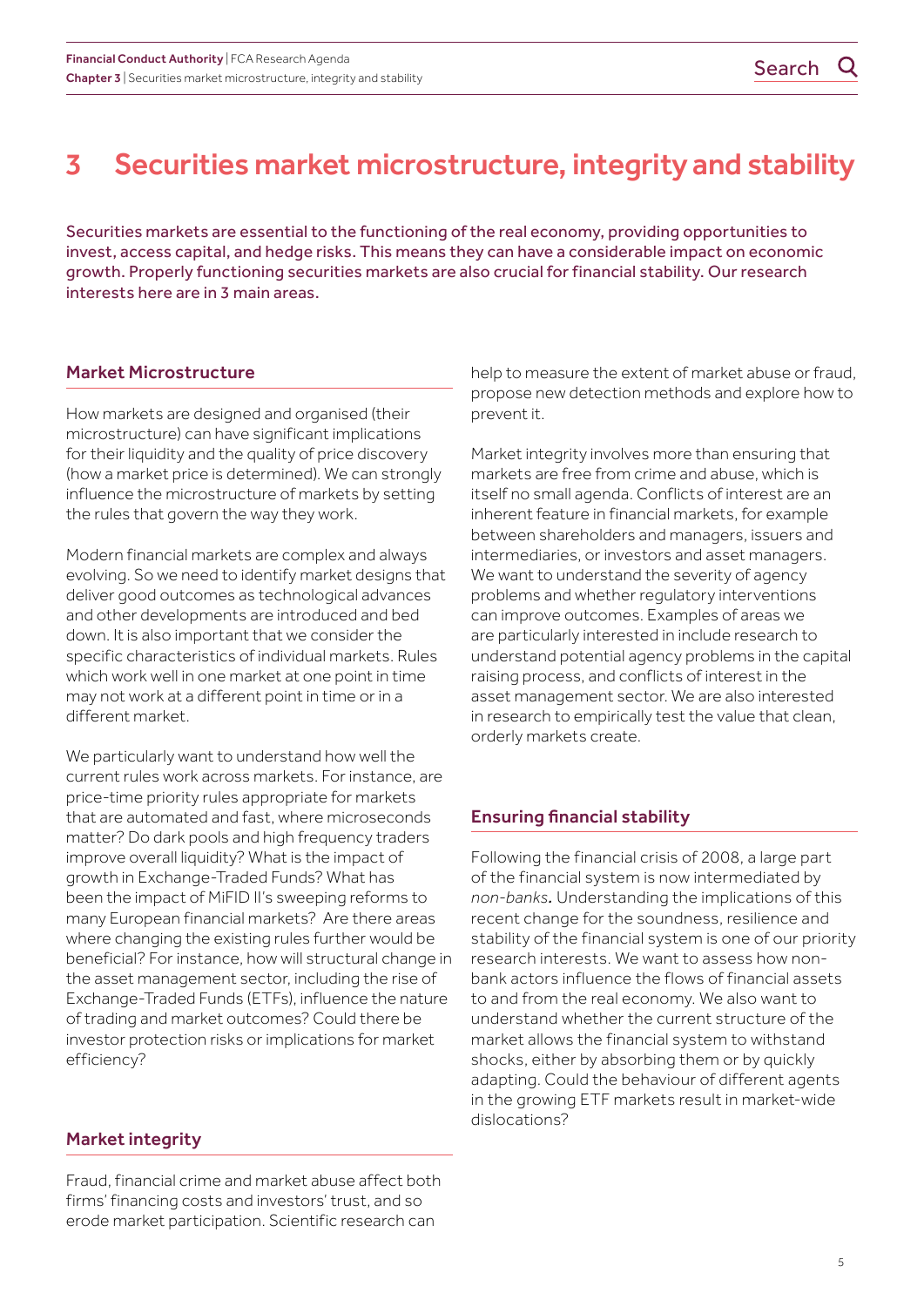## <span id="page-5-0"></span>4 Competition, innovation, firm behaviour and culture

Competition among firms drives innovation and ensures that firms respond to consumers' changing needs. Innovation in financial markets is gathering pace, with unbundling, tech-driven innovation and changing consumer expectations. We have a statutory objective to promote effective competition and so need to understand the drivers and dynamics of innovation, and firm conduct more generally. We are interested in 4 topics where further research—empirical and theoretical—would be particularly useful.

#### Pricing practices

Firms are increasingly using technology and big data to set prices, and often use predictive analytics to personalise prices. We want to understand the scale and nature of this, the implications for consumers, as well as any longer-term equilibrium effects (for instance via incentives to enter the market and invest in innovation). We also want to understand more about cross-subsidisation through pricing, eg, where a firm charges different prices to existing and new customers.

Improvements in firms' ability to estimate and price individual risk may have implications for the ongoing viability of some insurance markets. Research in this area could explore the extent to which personalised risk assessments are possible, how this affects competition and the implications for different groups of consumers.

Another recent trend is for consumers to `pay' for digitally-provided services, at least partly, in nonmonetary ways, such as consenting to commercial uses of their personal data. We want to understand how these new business models affect competition, and the outcomes for consumers as a result.

### Channels for and effects of coordination

Any competition regulator is concerned about firms coordinating their activities, either tacitly or explicitly, rather than competing. Coordination has the potential to cause harm to consumers by keeping prices artificially high or deterring innovation. We have an ongoing interest in research on the potential channels for anti-competitive coordination and state-of-the-art methods for

detecting it. We are interested in the relevance of competition-dampening mechanisms such as common minority shareholdings to financial services markets. We are also interested in risks from new technologies, such as the potential for price coordination where rival firms use algorithmic pricing.

### Competition in experience goods

Financial products and services are often 'experience goods' – this means it can be difficult for consumers to assess the quality of financial products and services when they are choosing a supplier. Instead, the likely quality of products like financial advice is often guesswork, based on belief or perception. We need to understand how this fact influences the way firms compete and behave. We also have a related interest in how we might create objective quality measures, for instance, from the collated experiences of other consumers from social media or complaints data.

### Culture, diversity, and governance

We have long recognised that [firm culture](https://www.fca.org.uk/publication/discussion/dp18-02.pdf) is an important driver of firm conduct in the market. Research can advance our understanding of this topic. For example, what are the 'critical points' in firm structure, incentives, governance, and senior and middle management that have the biggest influence on overall culture? How do we define, measure and promote a healthy culture? What is the link between within-firm diversity, culture and conduct?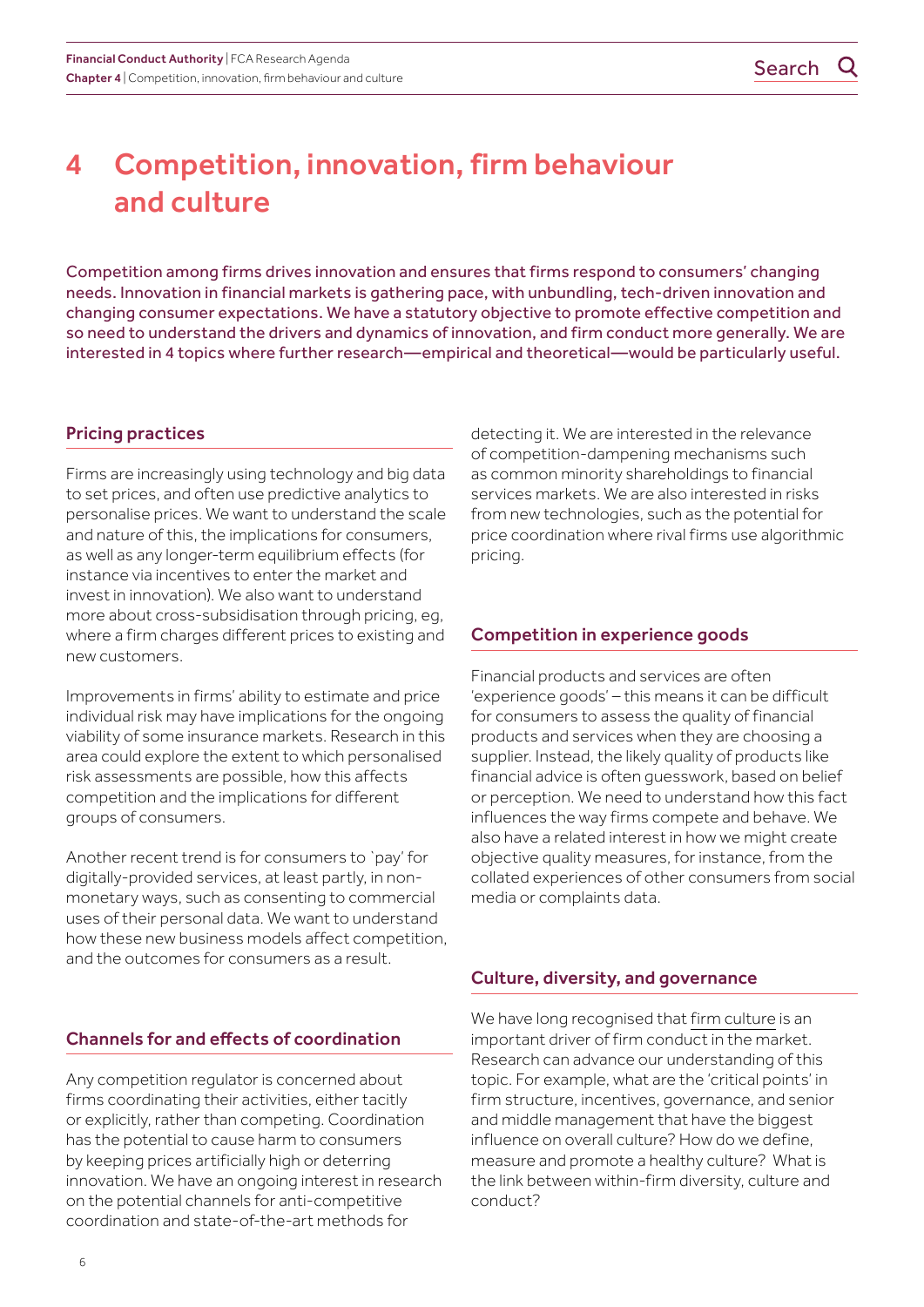<span id="page-6-0"></span>Artificial Intelligence and big data are transforming the financial industry. Firms are applying them across the value chain, from personalised products and pricing, to detecting fraud, managing risk and regulatory compliance. We need to understand how these developments are shifting market economics, the resulting benefits and harms and implications for regulation. We also need to continue to capture new opportunities to use big data and advanced analytics as a regulator – the possibilities to harness AI to better understand markets, design effective regulation, and operate more efficiently are growing. We highlight 5 topics of interest.

### The economics and ethics of firms' use of big data and AI

Technology, big data and AI increasingly affect the demand and supply of financial services. Over time, this could alter competitive outcomes and have consequences for which consumers can access services. Firms' use of big data and algorithmic approaches can also raise ethical issues such as concerns about algorithmic bias, the 'explainability' of decisions made on the basis of `black box' algorithms and data privacy. While there is a growing body of research addressing these and other relevant issues, there is a need for further work to investigate issues in financial markets and present strategies for reducing potential harm.

## Distributed ledger technology (DLT)

DLT and its implementation as blockchains has received widespread attention and significant adoption in recent years (eg smart contracts and crypto-trading). With DLT evolving so rapidly, research is required to identify the technology's potential benefits and risks, which will help shape regulatory interventions. Benefits may include improved access to banking services, faster and cheaper payments and less systemic risk from reduced time to settling financial instruments. Potential risks could include the anonymity of transactions making them a vehicle for financial crime, and the implications of quantum computing for DLT security.

## Quantum computing

Quantum computing has the potential to disrupt financial services profoundly in the longer term, with implications for resilience and encryption across all

financial markets. Although developments are still new, we are interested in research that strengthens our understanding of the potential consequences for consumer protection, market integrity and financial stability.

### Machine learning for policy analysis and regulation

Big data and AI allow new approaches to market analysis; this will enable regulators to better understand the impact of policies and design more appropriate interventions. Two particularly promising areas that we would like to explore further are: i) using machine learning to predict outcomes before they happen such as credit default or financial distress and ii) using machine learning to help policy design through causal estimation, including being able to estimate how the impact of policies varies across individuals (`economic data science').

## Tech-enabled regulatory operations (`RegTech')

There are enormous opportunities for regulators to operate more effectively and efficiently through new technologies, data science and machine learning. Some of our current interests include insights and methods for i) automation and more consistent application of what are now manual processes, including via machine-readable regulation, ii) creating more accurate risk models to help prioritise our regulatory efforts, gain real-time and near-real-time insights into firm behaviour and market outcomes, and allow us to intervene earlier and (iii) greater visibility of firms and markets operating around the perimeter of what we do and don't regulate.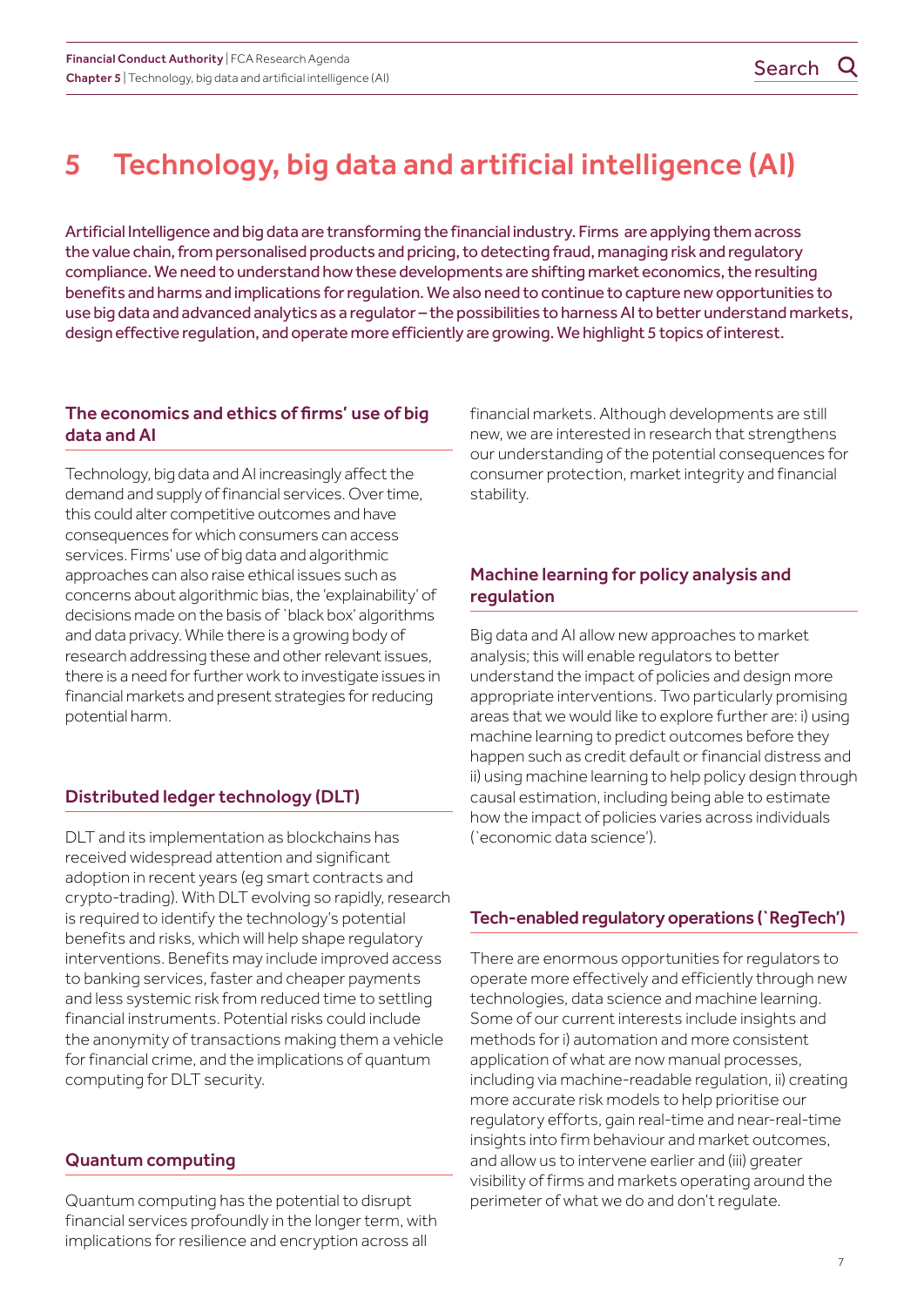## <span id="page-7-0"></span>6 Regulatory efficiency and effectiveness

The efficiency and effectiveness of a country's financial markets can affect the quality of markets in the real economy, which in turn underpin overall economic performance. We want to have a regulatory regime that is effective and efficient from both an internal and an external perspective. From an internal perspective, our goal is to ensure that our regulatory interventions achieve their objectives while making efficient use of our and industry's resources. From an external perspective, we want to achieve a regulatory regime that promotes and supports effective financial markets while minimising their costs to society.

### Efficient and effective regulation: The internal perspective

We have an extremely wide range of tools we can use to achieve a given regulatory objective – for example, rulemaking, supervision or enforcement. But what tools work best in what circumstances? What is the best shape of our regulatory Handbook? Are there opportunities to streamline our current body of regulation? How do firms engage with our Handbook and incorporate requirements into their business practices?

When evaluating the costs and benefits of a regulatory intervention, its impact on consumer welfare plays a central role in our analysis. Yet it is often the case that we may need to intervene because individuals make unsuitable or even irrational decisions. Most standard tools for economic welfare analysis are ill-equipped to deal with imperfectly rational decision-makers—so we are interested in research into methods to evaluate welfare without assuming perfect rationality.

The rich history of both financial and non-financial regulation in the UK and globally provides a great deal of information on regulatory effectiveness and efficiency. Research into how well previous major policy interventions have worked and the best methods to assess how well previous major policy interventions have worked would be very useful to us.

Regulatory rules only improve market outcomes if firms comply with those rules, and many studies of regulatory effectiveness from around the world show that regulators cannot take compliance for granted. How can we write regulations that enable compliance from the start? How can we monitor and enforce compliance more generally?

### Efficient and effective regulation: The external perspective

Publicly listed corporations manage a significant proportion of the UK's productive resources. So the quality of corporate governance and `stewardship' (shareholder involvement to influence financial and non-financial performance) directly affects overall economic performance. This is not only in terms of conventional economic indicators, but broader policy objectives like environmental sustainability and corporate social responsibility. Financial regulation influences corporate governance and stewardship through a variety of direct and indirect mechanisms. Which mechanisms are the most important? How can the FCA best use the tools at our disposal to make corporate governance as effective as possible?

Efficient financial markets create information that plays a vital role in steering economic activity, yet running these markets consumes considerable resources. Research could investigate whether financial markets naturally balance this trade-off as well as possible, and if not, whether there is a better outcome that regulation can help achieve.